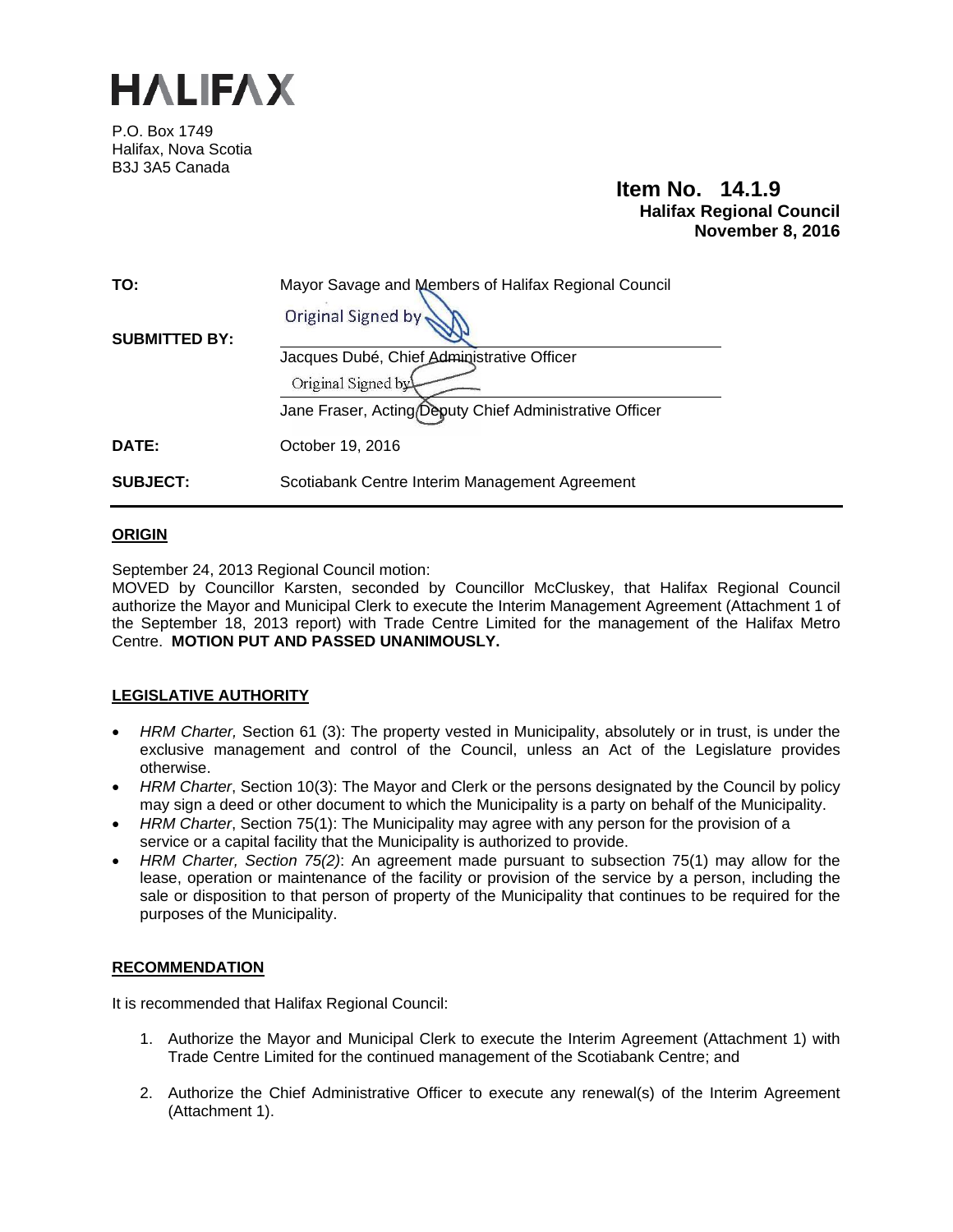#### **BACKGROUND**

In June 2011, HRM's Auditor General presented a report on concerts which outlined concerns with various processes undertaken by both HRM and Trade Centre Limited (TCL). The report also outlined a variety of recommendations to address deficiencies in processes, as well as the relationship between HRM and TCL. Several of those recommendations related to the requirement for an updated management agreement between HRM and TCL for the operation of the Halifax Metro Centre (Scotiabank Centre).

Subsequent to that report, Regional Council approved an Interim Management Agreement for the operation of the facility on September 24, 2013.

In addition, in November 2013, Regional Council directed staff to work with Trade Centre Limited to secure the sale of naming rights for the facility. Subsequently, on June 24, 2014, Regional Council approved the sale of naming rights and the facility was changed to Scotiabank Centre (SBC) in September 2014.

The SBC is a HRM owned facility but is joined to the provincially owned World Trade and Convention Centre. Both facilities are managed by TCL, which is a Provincial Crown Corporation. A tri-partite agreement establishing the rights and obligations of the City and the Province with respect to the SBC and the Convention Centre, including financial contributions, ownership, operation, and the role of TCL, was signed in May 1982. Under that agreement, SBC is managed and operated by TCL, with the City (now HRM) financing the operation of SBC. All profits are to accrue to the account of the City, and all financial records and accounts of SBC are to be kept separate from those of the Convention Centre.

As a result of the changes due to the construction of the new Halifax Convention Centre (HCC), the 2013 agreement was interim in nature with an initial term of 2 years with the option for a one-year extension. The term of the agreement was intentioned to provide time for HRM to increase knowledge of the operation of SBC through additional oversight and to enable an appropriate agreement be put in place once the impacts of the HCC were known. The interim agreement expires on November 7, 2016 and does not include any further extensions.

#### **DISCUSSION**

The initial interim agreement was thought to have provided sufficient time for HRM to obtain increased knowledge on the operation of SBC, as well adjustments required due to the creation of the HCC and subsequent sale of the existing World Trade and Convention Centre (WTCC). The additional oversight by HRM on the operation of SBC as well as the close working relationship between HRM and TCL on several initiatives, such as sale of naming rights and capital improvements, has provided HRM with increased knowledge of the facility operation.

While the new board for the operation of the HCC has been initiated, the operation of SBC continues to be overseen by the TCL Board. This relationship is expected to continue for a period of time while the operation of HCC is finalized. Part of that finalization is expected to include the transition of employees from TCL to HCC. With the current interim agreement expiring on November 7, 2016, it is in the best interest of all parties for a subsequent interim agreement to be put in place between TCL and HRM for the continued operation of SBC, until such time as the new HCC operation is finalized.

As noted above, the SBC facility is joined with the WTCC with several of the operating systems interconnected. As a result, in order to facilitate the sale of the WTCC, agreements for the future operation of the two buildings and related systems need to be put in place. Work on those agreements is underway to enable the sale of WTCC.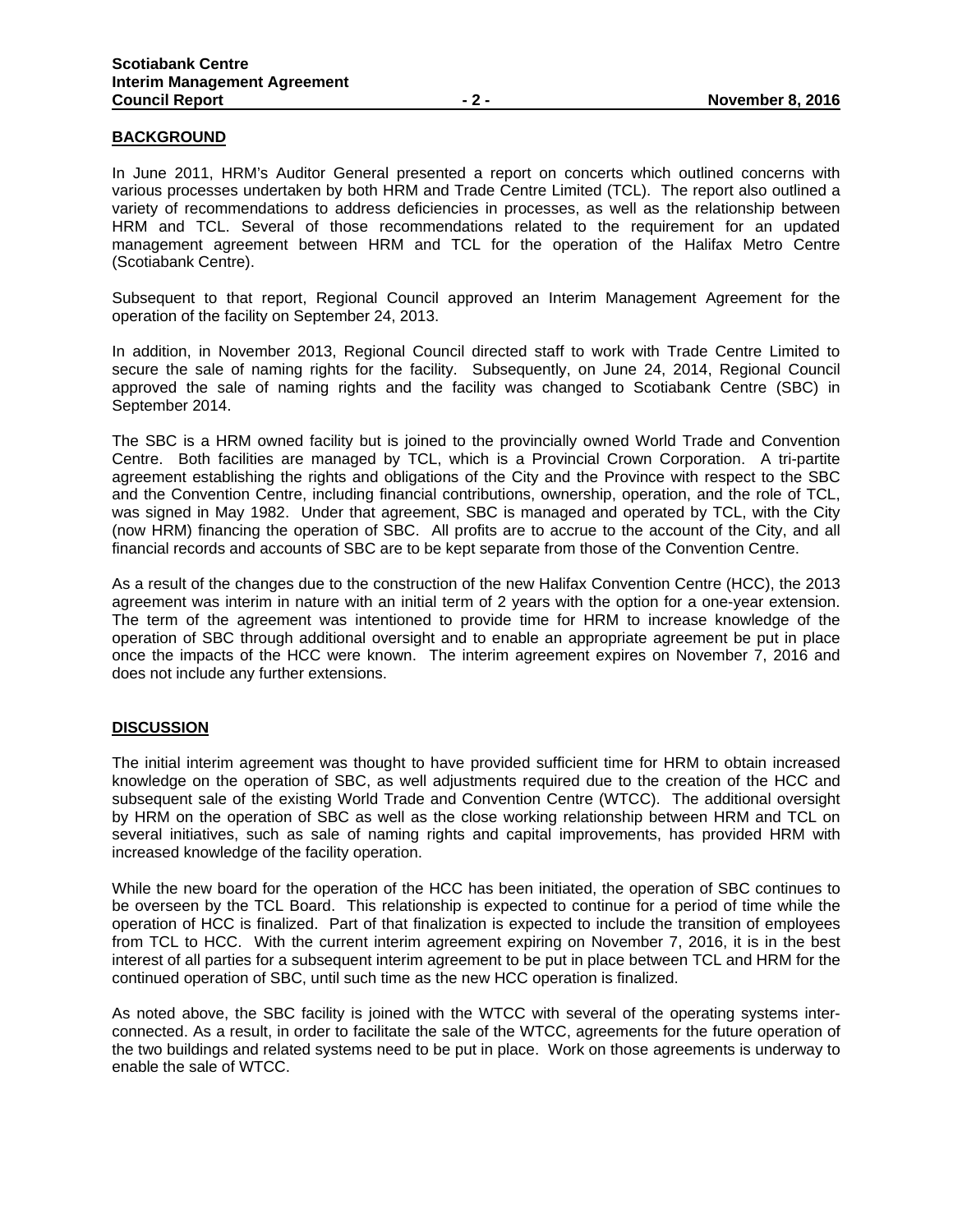As a result, while work on the sale of the WTCC facility continues and the transition of staff from TCL to HCC progresses, a new interim agreement is required to ensure seamless operation of SBC continues. Therefore, it is recommended that Regional Council approve a new interim agreement for the operation of SBC with the same terms from the existing interim agreement with four changes. The existing terms have provided sufficient oversight for HRM on the operation of the facility and have ensured that the operation of SBC continues in a safe and effective manner. The four proposed changes are the result of the current state of the facilities, including the transition to HCC and the potential sale of WTCC. Therefore, the interim agreement (Attachment 1) has been updated to include the following:

- 1. A new one year term, with the option for up to two one-year extensions. The new interim agreement outlines that the term is for one year or until a new agreement with HCC is in place. It is not expected that the extensions would be required but it provides protection for the operation of SBC should any delays occur related to the negotiation with HCC for a new agreement;
- 2. The ability to transfer the agreement from TCL to HCC. After the transition of the employees and facility operation to HCC, Trade Centre Limited will be wrapped up and eventually cease to exist. Therefore, the new interim agreement will ensure that the operation of SBC is not impacted by the transition;
- 3. The ability for the agreement to be terminated upon mutual agreement of both parties. Should a new agreement for the operation of SBC be signed prior to the expiration of the new interim agreement, the new interim agreement could be terminated.
- 4. Reference to the "shared facilities". HRM is currently finalizing agreements that outline access and the use of the systems for the operation of both SBC and WTCC. With the sale of WTCC to a third party, TCL will no longer operate the joint facility as one building. Therefore, it is necessary to reference the shared facilities in the interim operating agreement for SBC to ensure clear responsibilities are outlined. The interim agreement does not authorize TCL to approve or execute the Shared Facilities Agreement as agent of HRM.

#### **FINANCIAL IMPLICATIONS**

There are no financial implications to this report. SBC's budget will continue to be presented to Regional Council as part of the annual budget process and financial reporting for SBC will continue to be included in HRM's annual financial reporting.

#### **RISK CONSIDERATION**

There are no significant risks associated with the recommendations in this Report. The risks considered rate Low. To reach this conclusion, consideration was given to operational, financial, and strategic risks.

Since TCL has been the operator of the SBC since its inception, it has in depth knowledge of the operation. Therefore there would be greater risk in not implementing a new agreement for the operation of the facility by TCL.

#### **COMMUNITY ENGAGEMENT**

Not applicable.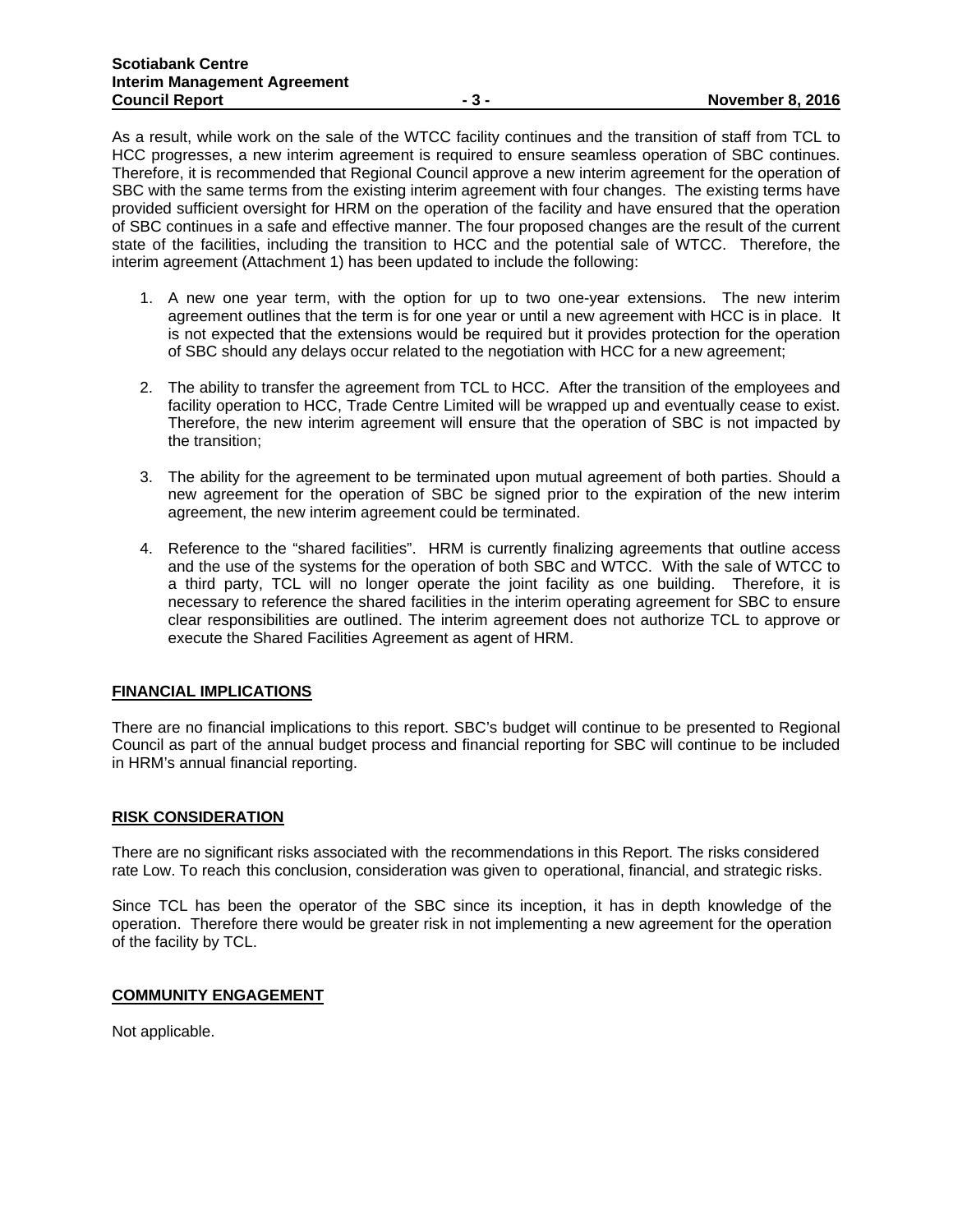#### **ENVIRONMENTAL IMPLICATIONS**

None identified.

#### **ALTERNATIVES**

- Alternative 1: Regional Council could choose to not authorize the Mayor and Municipal Clerk to execute the Interim Management Agreement. This is not recommended as it would require HRM to assume operation of Scotiabank Centre on short notice.
- Alternative 2: Regional Council could choose to amend any of the terms outlined in the Interim Management Agreement. This is not recommended as it would require additional negotiation with Trade Centre Limited.

#### **ATTACHMENTS**

Attachment 1: Interim Agreement

A copy of this report can be obtained online at http://www.halifax.ca/council/agendasc/cagenda.php then choose the appropriate meeting date, or by contacting the Office of the Municipal Clerk at 902.490.4210, or Fax 902.490.4208.

| Report Prepared by: | Denise Schofield, Manager, Program Support Services, 902.490.6252                     |
|---------------------|---------------------------------------------------------------------------------------|
| Report Approved by: | Brad Anguish, Director, Parks & Recreation, 902.490.4933                              |
| Report Approved by: | Peter Stickings, Acting Director, Operations Support, 902.490.7129                    |
| Report Approved by: | John Traves, Q.C. Director, Legal, Insurance & Risk Management Services, 902.490.4226 |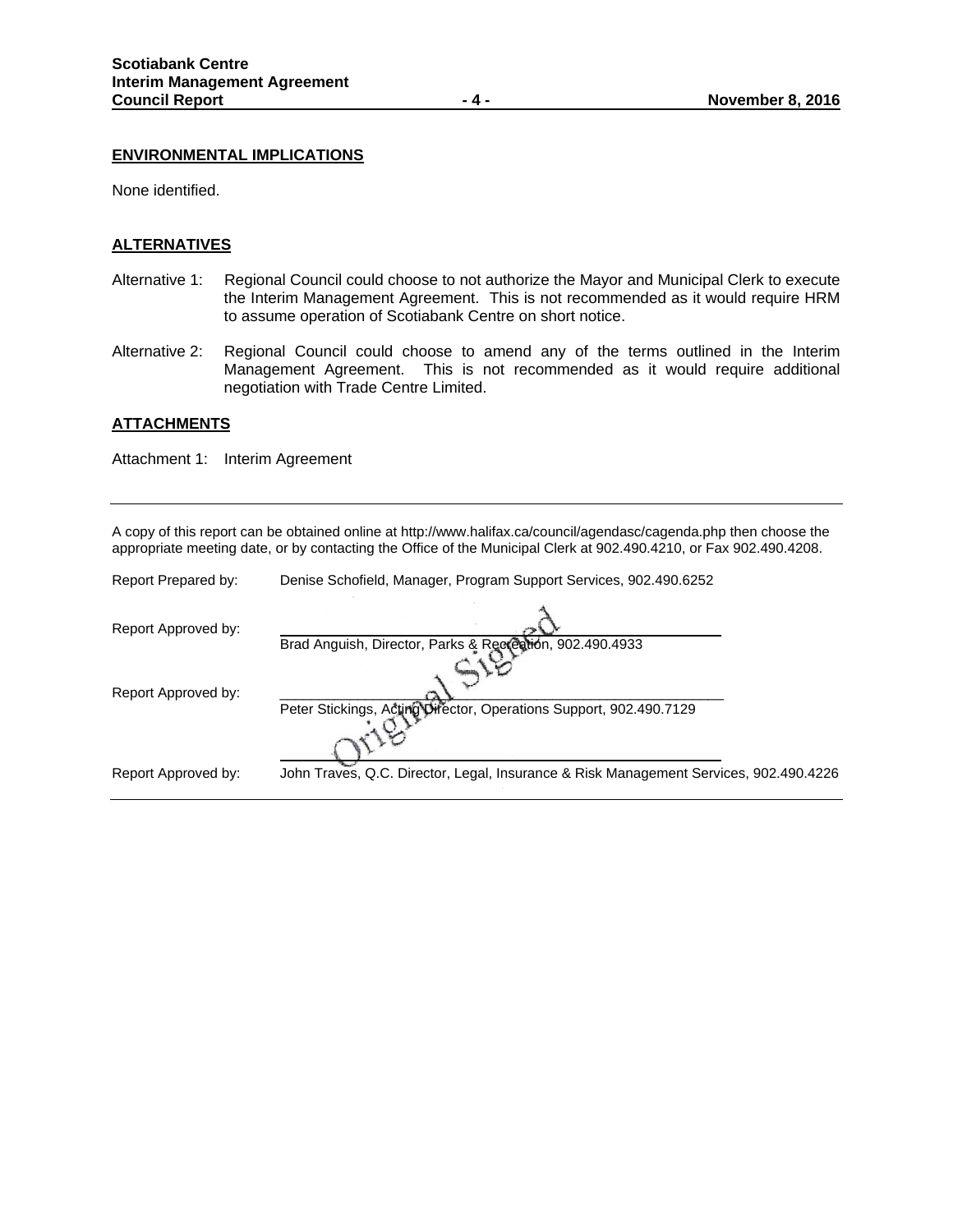# **INTERIM AGREEMENT**

**Between:**

**Halifax Regional Municipality**

**and**

**Trade Centre Limited**

Halifax Regional Municipality Regional Recreation and Culture PO Box 1749 Halifax, Nova Scotia B3J 3A5

tel: 902.490.6252 fax: 902.490.5950 [www.halifax.ca](http://www.halifax.ca/)

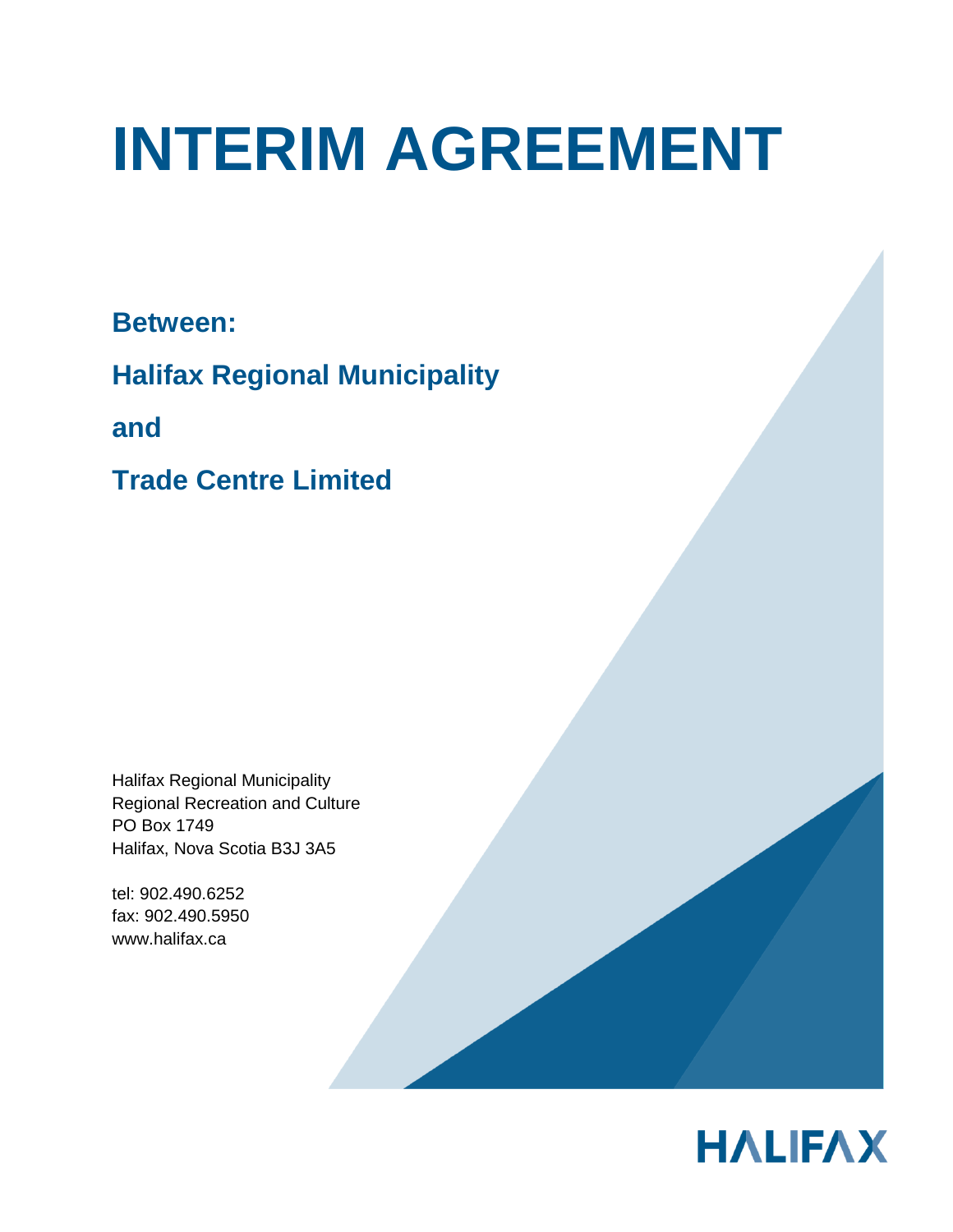This **Interim Agreement ("Agreement")** made this day of , 2016

BETWEEN:

## **Halifax Regional Municipality**

(hereinafter called "HRM") OF THE ONE PART

- and -

## **Trade Centre Limited**

(hereinafter called "TCL") OF THE OTHER PART

**WHEREAS** HRM is the owner of the Scotiabank Centre, located at 5284 Duke Street, Halifax, Nova Scotia, with property identification number or PID 00002915 (the "Facility");

**AND WHEREAS** the Facility is a premier venue for major entertainment and sporting events;

**AND WHEREAS** TCL is a Nova Scotia Provincial Crown Corporation and the registered owner of lands located at 1800 Argyle Street, Halifax, Nova Scotia, with property identification number or PID 00002808, on which location TCL manages and operates a convention centre and office complex known as the World Trade & Convention Centre ("WTCC");

**AND WHEREAS** by a tripartite agreement between HRM, TCL and the Province of Nova Scotia dated May 14, 1982 (the "1982 Agreement"), the parties to the 1982 Agreement agreed that the Facility would be managed and operated by TCL and that HRM would finance the operation of the Facility and accrue the profits therefrom;

**AND WHEREAS** the Facility and WTCC are part of an integrated development that includes common elements and related service facilities in and across PID 00002808 and PID 00002915, which benefit and are integral to the use, enjoyment and operation of the Facility and the WTCC. These common elements and related service facilities (collectively the "Shared Facilities") include (i) shared public spaces in the Facility and WTCC, (ii) shared electrical service, shared fire suppression system and shared domestic water supply equipment (all located in the Facility), and (iii) a shared HVAC system with components located both in the Facility and in the WTCC;

**AND WHEREAS** TCL and HRM are currently negotiating a separate agreement between the two parties in respect of the Shared Facilities (the "Shared Facilities Agreement");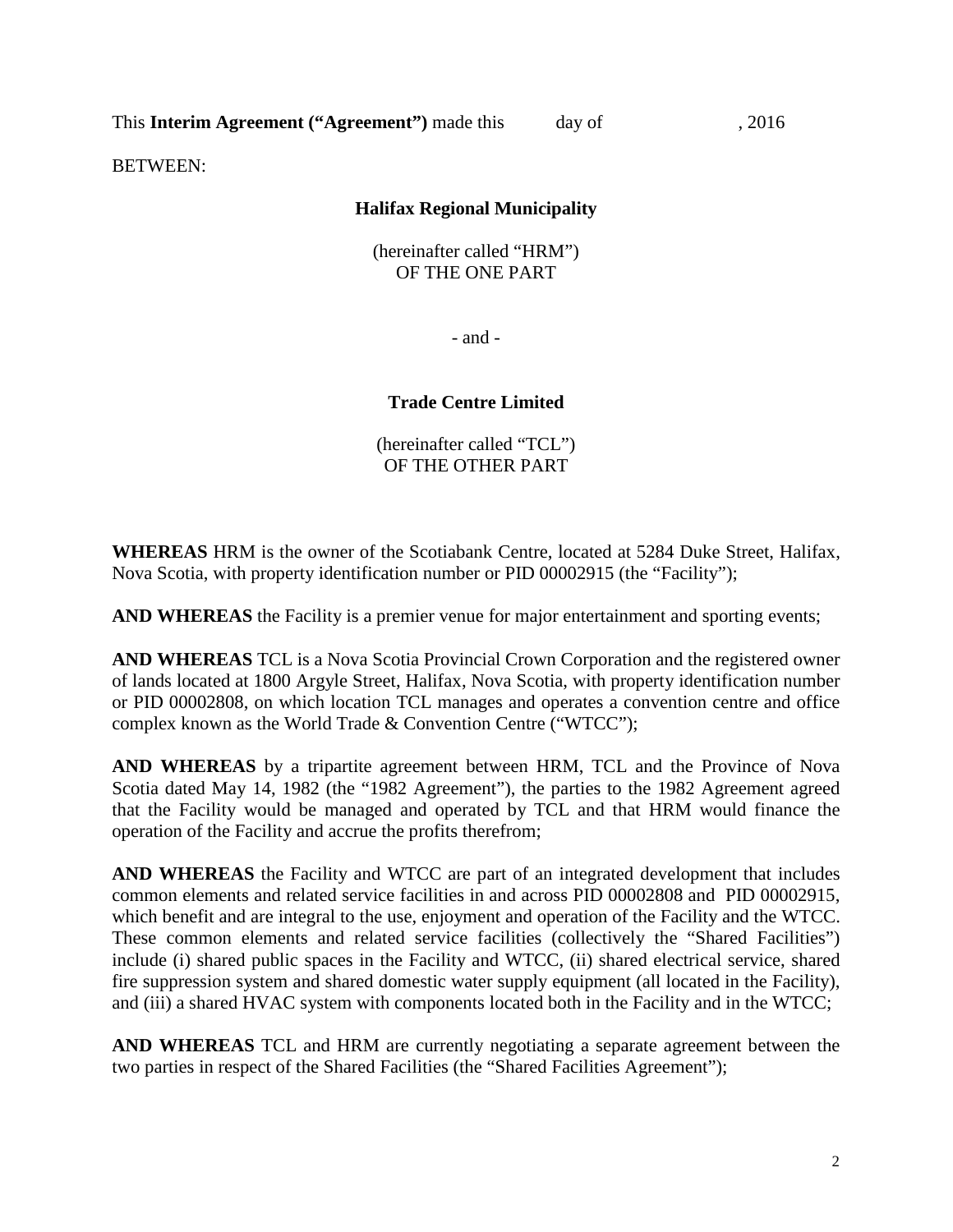**AND WHEREAS** the Parties entered into an interim agreement dated the  $7<sup>th</sup>$  day of November, 2013 for the management of the Facility, that expired on November 7, 2015 (the "Original Agreement");

**AND WHEREAS** the Parties entered into a renewal agreement dated November 13, 2015 that renewed the Original Agreement for a period of one year from November 7, 2015 to November 7, 2016 (the "Renewal Agreement"), such that at the date of this Agreement TCL is the sole manager and operator of the Facility and the WTCC;

**AND WHEREAS** HRM and TCL (collectively "the Parties") wish to continue TCL's role in the management and operation of the Facility;

**NOW THEREFORE THIS AGREEMENT WITNESSES THAT in consideration of the mutual conditions and covenants contained herein and the provision of other valuable consideration, receipt of which is acknowledged, the parties hereto agree as follows:**

# **Term**

1. This Agreement shall come into effect when signed by the Parties hereto and will terminate one (1) year from the date of its execution, or on its earlier termination by either party pursuant to the terms of this Agreement. This Agreement may be renewed on the same terms for two additional one year terms upon mutual agreement of the Parties. At the end of this renewal term, this Agreement will terminate.

## **Confirmation of TCL as Manager of the Facility**

2. HRM hereby confirms TCL's appointment to manage, promote, develop, operate and administer the Facility as an independent contractor, on the terms and conditions set out in this Agreement and TCL hereby accepts such confirmation.

## **Duties and Responsibilities of HRM**

- 3. The Manager of Regional Recreation and Culture, or his/her successor or designate, is designated by HRM to be the HRM Liaison for the purposes of this Agreement.
- 4. The HRM Liaison shall meet with the Senior Director Scotiabank Centre ("Sr Director") or his/her successor or designate, for the Facility at least once each quarter. The purpose of said meetings is to share information associated with the management of the Facility.
- 5. Any meeting requested by the HRM Liaison or the Sr Director for the Facility shall occur within five (5) calendar days after notice is given, or at such other time as is mutually agreeable to the parties.
- 6. To assist TCL in fulfilling its mandate, the HRM Liaison shall:
	- a) Submit the Annual Budget and Business Plan received from TCL to Halifax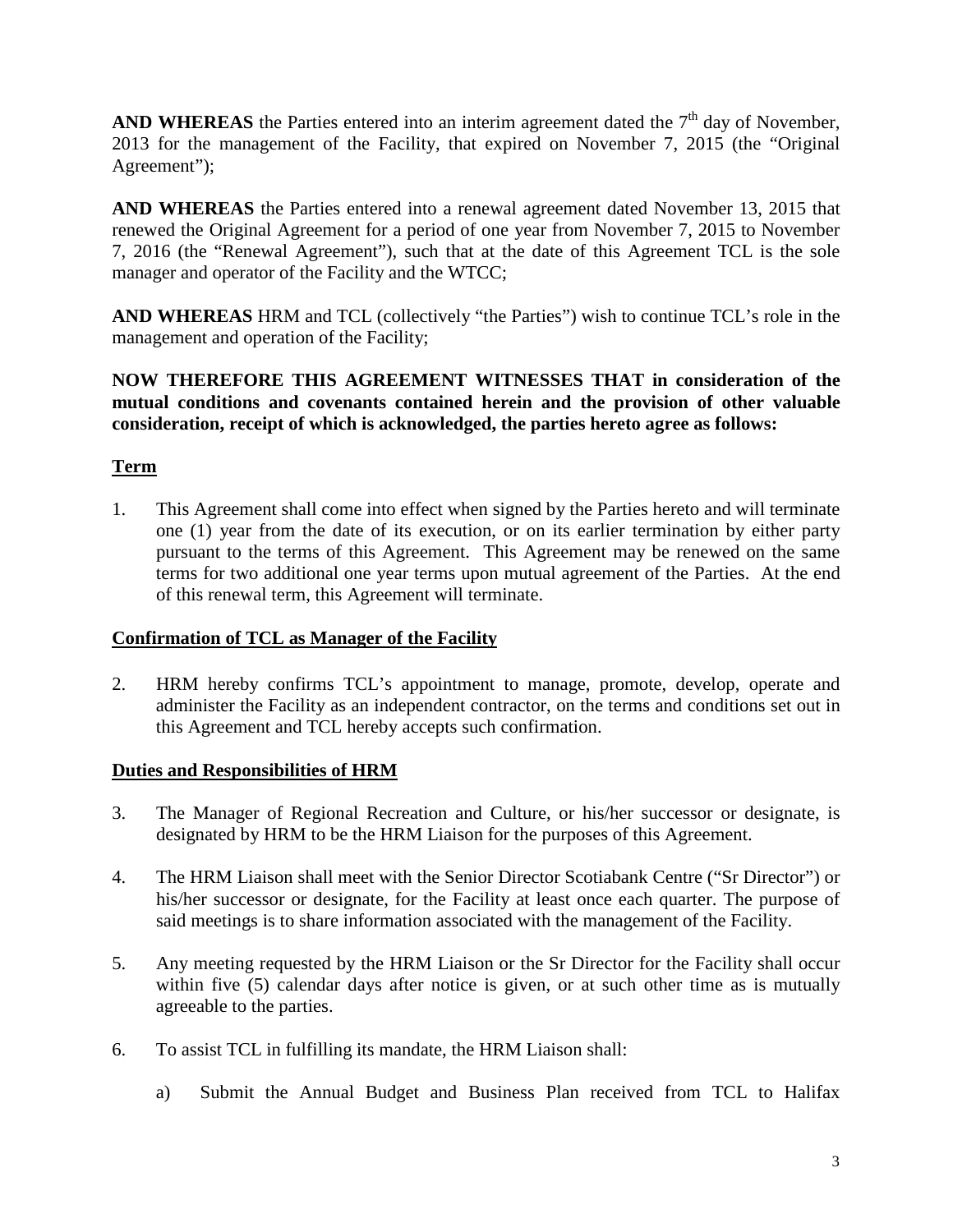Regional Council, within time frames consistent with HRM's annual budgeting process;

- b) Review information as required by this Agreement as reported by TCL and follow-up with TCL as required;
- c) Review and respond to issues identified by TCL or HRM relating to the management of the Facility or to this Agreement that may require approval by Halifax Regional Council; and
- d) Notify TCL in writing at least 60 days before HRM adopts policies that will have an impact on the operation of the Facility.

# **Duties and Responsibilities of TCL**

- 7. TCL shall manage, promote, develop, operate, maintain and improve the Facility in accordance with, and subject to the Agreement and the budget approved from time to time by TCL Board and Halifax Regional Council.
- 8. TCL shall perform its duties and exercise the powers and authority set out in this Agreement in a timely, diligent, competent, professional and workmanlike manner and in accordance with any applicable directives, instructions, guidelines, policies and procedures provided to it by the HRM Liaison that are not inconsistent with the terms of this Agreement.
- 9. As manager of the Facility, TCL shall:
	- a) Submit an Annual Budget and Business Plan, approved by the Board of TCL, to HRM;
	- b) TCL shall provide the HRM Liaison with a Monthly Report as per sections 41-43. The monthly report corresponding to the quarter-end date shall be received one week prior to the quarterly meeting scheduled between TCL and HRM.
	- c) Ensure independent oversight of management of the Facility;
	- d) Notify the HRM Liaison if aspects of operations are expected to have an unforeseen material impact on financial performance; and
	- e) Keep the HRM Liaison apprised of any issues or events which cause concern and of which HRM would reasonably expect to be notified (lawsuits, legal letters, injuries, system failures, etc.) in writing within 5 business days of TCL becoming aware of the incident.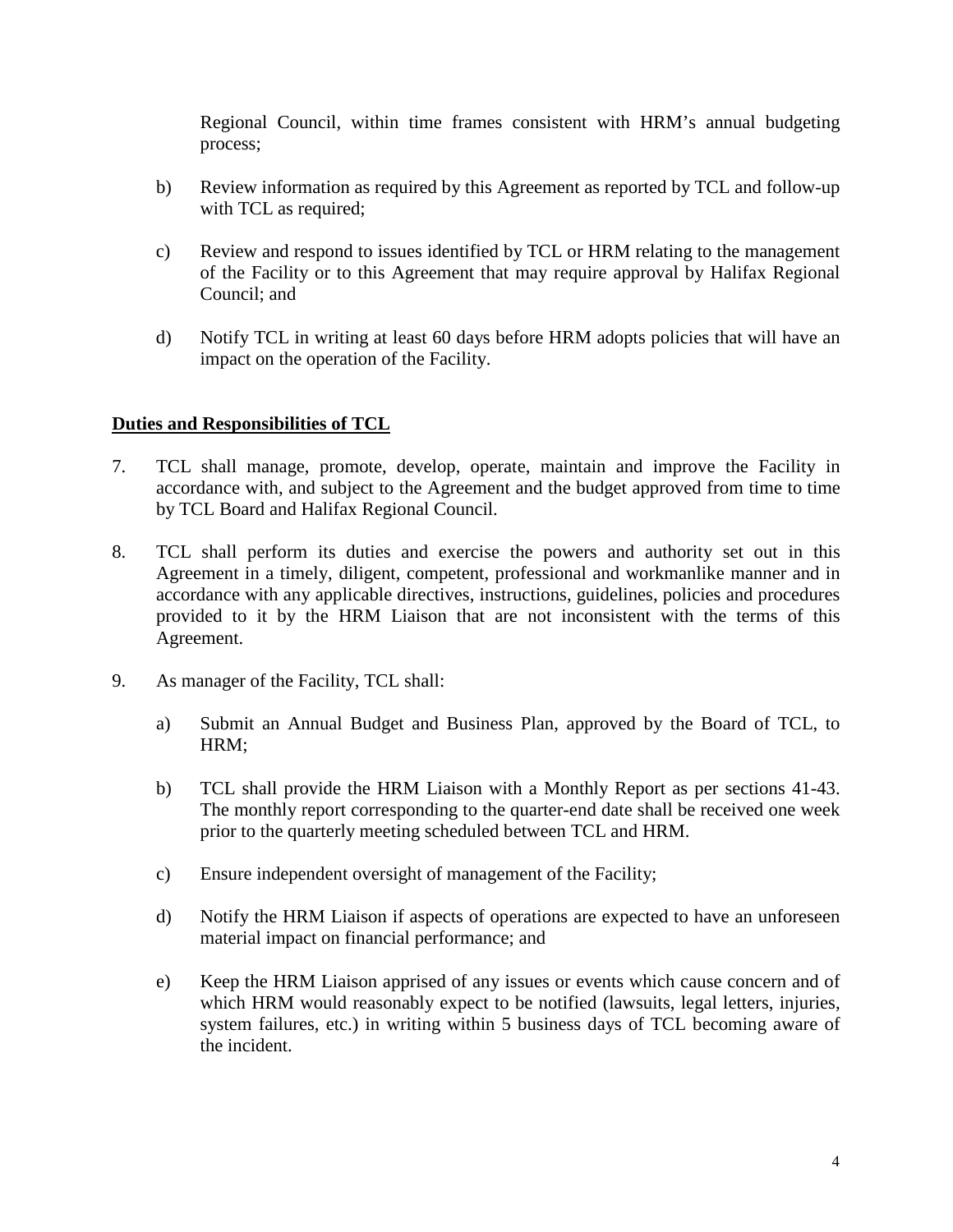10. TCL through its affiliate Ticket Atlantic is hereby authorized to act as the exclusive ticketing service provider for the Facility for the term of the Agreement. The Parties acknowledge that the Ticket Atlantic box office is required to pay to SBC a 40 cent per ticket commission fee for tickets issued on all SBC events.. The Parties agree to maintain payment of this fee within the existing parameters.

## **Authority as Agent**

- 11. TCL is hereby authorized to act as agent for HRM solely for the purpose of carrying out the authority and responsibilities set forth in this Agreement, subject, however, to any limitations set forth in this Agreement or in any notice in writing at any time delivered to TCL by the HRM Liaison. HRM shall execute and provide to TCL any document or other evidence which may be reasonably required by TCL to demonstrate to third parties the authority of TCL set out in this Agreement.
- 12. Subject to the provisions of this Agreement, HRM authorizes TCL to enter into such contracts and agreements as agent of HRM as may be necessary in the performance of the duties, responsibilities and obligations of TCL as described in this Agreement and, more particularly, HRM appoints TCL as its agent for the following purposes:
	- a) to rent out the Facility or parts thereof to user groups, in compliance with this Agreement;
	- b) to charge and collect on behalf of HRM from users of the Facility, certain fees, rates, rents and other items of revenue, plus applicable taxes, including HST, relating to the operation and maintenance of the Facility, and to deposit immediately all amounts so collected into the operating account established pursuant to this Agreement;
	- c) to retain suppliers as independent contractors in furtherance of TCL's execution of its responsibilities under this Agreement, subject to the Annual Budget and Business Plan approved by TCL Board and HRM for the Facility, and the terms of this Agreement;
	- d) to enter into premium product, advertising, sponsorship and marketing contracts;
	- e) to enter into leases and other tenancy agreements, contracts, licenses or other arrangements in forms approved by HRM with tenants, occupants, licensees, concession grantees or other uses consistent with such a facility;
	- f) in the event of an emergency requiring immediate remedial action to be taken, and if TCL is unable to contact the HRM Liaison for instructions, TCL shall be authorized to act as agent for HRM for the purpose of taking any remedial action immediately necessary in the circumstances; and
	- g) as otherwise authorized from time to time by the HRM Liaison in writing.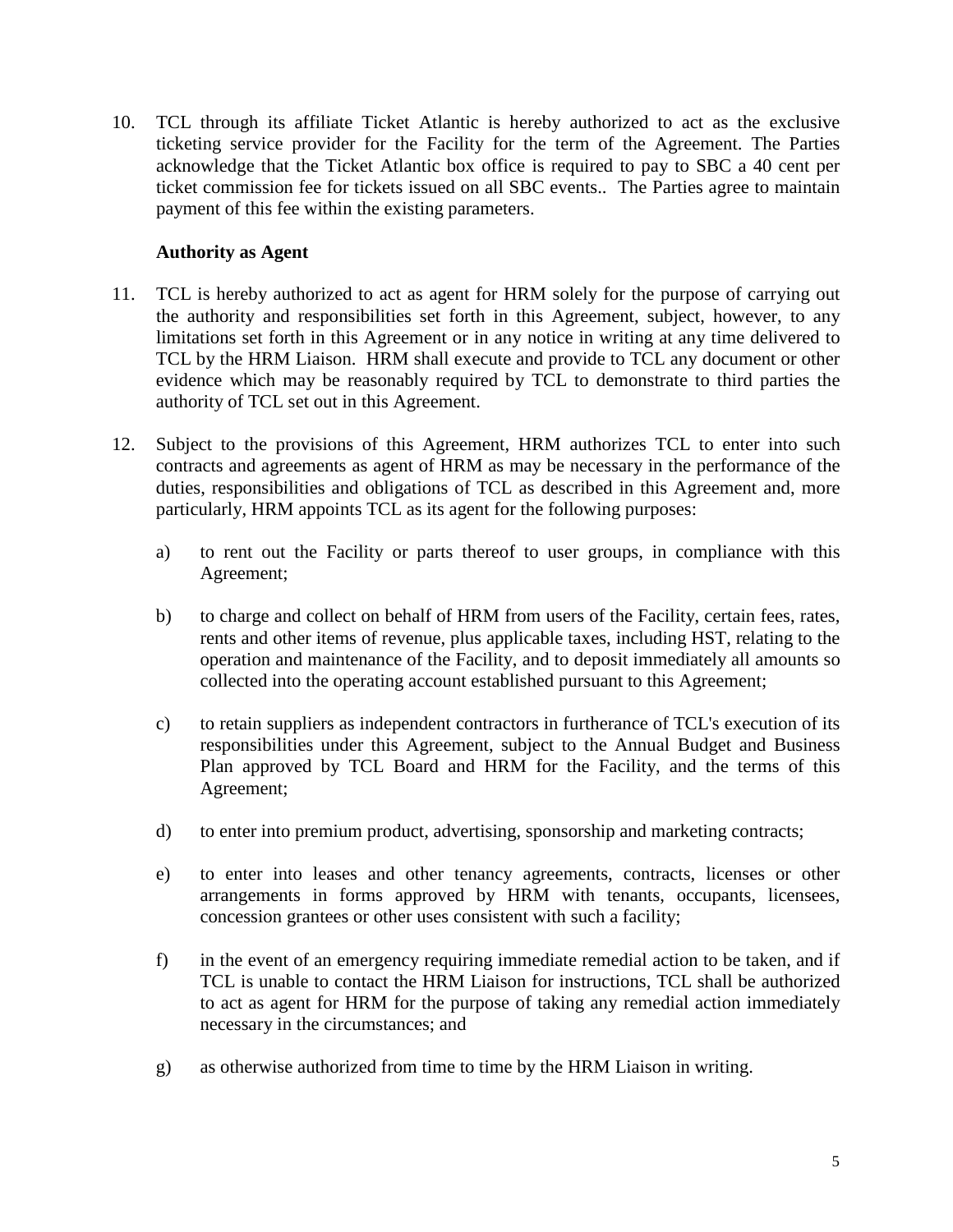13. Where TCL is expending funds in accordance with section 12 and the total value of the contract or agreement will exceed \$500,000, the expenditure must first be approved by Halifax Regional Council. TCL shall contact the HRM Liaison prior to entering into such an agreement, and the HRM Liaison will facilitate its consideration by Halifax Regional Council.

## **Limitation of Authority**

- 14. Unless expressly authorized in this Agreement, or by prior written approval of HRM, TCL shall not have the authority to do any of the following:
	- a) obtain loans for HRM, whether secured or unsecured, or give or grant options, rights of first refusal, deeds of trust, mortgages, pledges, security interests, or otherwise encumber the Facility or any portion thereof or any interest of HRM therein, or obtain replacements of any mortgage or mortgages;
	- b) prepay in whole or in part, refinance, increase, modify, consolidate or extend any obligation affecting the Facility or any portion thereof, except to the extent contemplated by the Annual Budget and Business Plan approved by HRM or in the ordinary course of operating the Facility;
	- c) cause HRM to extend credit or to make any loans or become a surety, guarantor, endorser or accommodation endorser for any person, firm or corporation;
	- d) cause HRM to enter into any contracts with respect to the Facility other than contracts in the ordinary course of managing the Facility which are in accordance with the provisions of this Agreement;
	- e) sell, exchange or convey the Facility or any portion thereof;
	- f) release, compromise, assign or transfer any claim, right or benefit of HRM, except in the ordinary course of managing the Facility pursuant to this Agreement;
	- g) allow a default judgment to be entered against HRM;
	- h) modify, change or amend, in any material way, any drawings, maps, plans or specifications prepared for or in connection with the Facility;
	- i) grant easements or other property rights in the Facility;
	- j) lease, purchase or sell any real property, including the Facility or any part thereof, on behalf of HRM;
	- k) undertake purchases where TCL has not complied with the Procurement practices set out in sections 22-24 hereof;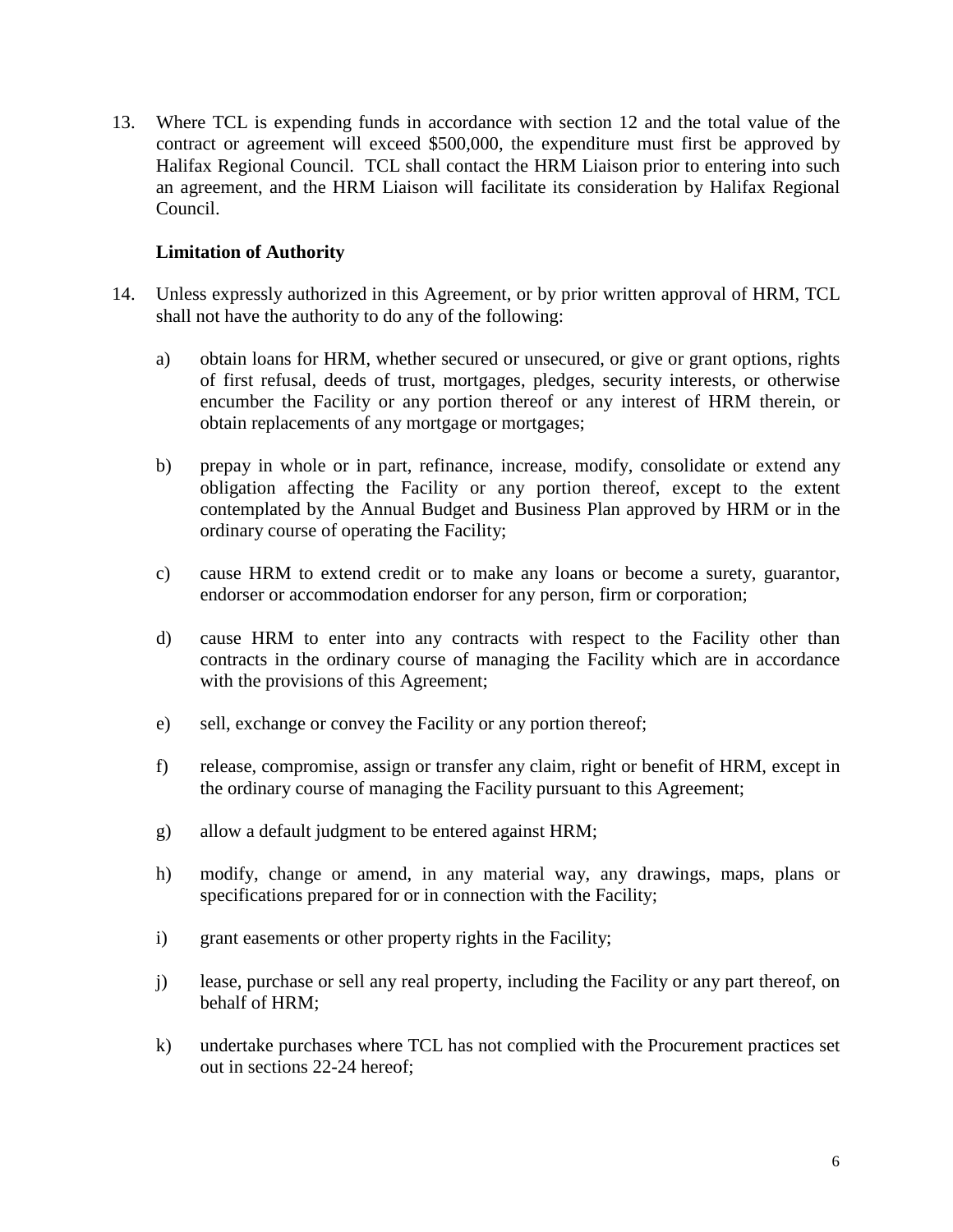- l) utilize Facility funds for any purposes other than the operation of the Facility;
- m) permit or undertake cash advances from the Facility bank account; or
- n) utilize inter-corporate accounts for the operation of the Facility.

## **Shared Facilities**

15. TCL shall, as part of carrying out its authority and responsibilities under this Agreement, manage and operate those Shared Facilities as may be identified from time to time by HRM, for the benefit of the Facility and the WTCC and in accordance with and under the direction of HRM. TCL does not have the authority to approve or execute the Shared Facilities Agreement as agent of HRM.

## **Contracts**

- 16. TCL shall have the right, subject to the terms of this Agreement and to the limits of the Annual Budget and Business Plan approved by TCL Board and HRM pursuant to this Agreement, to contract on behalf of HRM for cleaning, maintenance, repairs, security or any necessary service required for the proper operation of the Facility.
- 17. Contracts will be in place for all events hosted in the Facility and for all major tenants, and these contracts will be negotiated in a timely basis, including provisions that limit TCL and HRM's financial and other risks.
- 18. TCL shall provide HRM with copies of all contracts executed by TCL in its capacity as manager of the Facility upon request, and a list thereof to the HRM Liaison with each Monthly Report, except that TCL shall provide HRM the opportunity to view all contracts executed by TCL in its capacity as manager of the Facility for events hosted in the Facility upon request, and a list thereof to the HRM Liaison with each Monthly Report.
- 19. With respect to licensing, retail space leasing, and advertising and sponsorship contracts, TCL shall provide the following services:
	- a) provide tenant and user coordination services including the review of rental applications, offers to lease, and advertising and sponsorship contracts and consult with the HRM Liaison regarding the terms thereof;
	- b) prepare leases or user license agreements as applicable;
	- c) negotiate with tenants and/or users regarding any modification to the terms of such leases or user license agreements arrange for their execution; and
	- d) receive plans and specifications for any tenant changes, leasehold improvements, signage or other agreement and arrange for any approvals required in connection with them.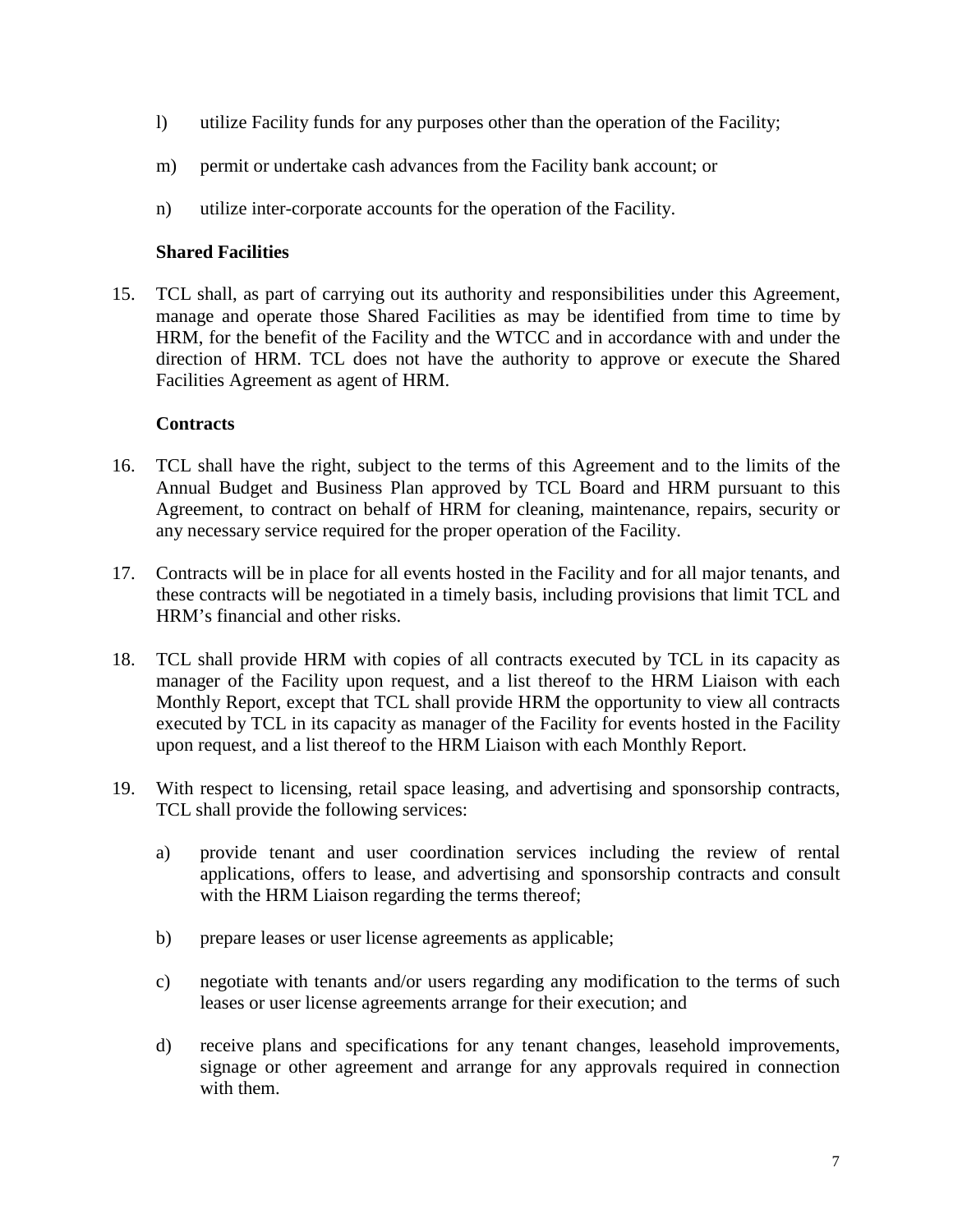- 20. TCL shall work collaboratively with the HRM Liaison to develop HRM endorsed templates for leases, contracts, licenses and other arrangements.
- 21. All contracts for the Facility entered into subsequent to the execution of this Agreement shall:
	- a) be of a term that is subject to cancellation with not more than twelve (12) months' notice, or such longer period as may be advised by the HRM Liaison;
	- b) if for an expenditure, be for an expenditure that is within the limits of the Annual Budget and Business Plan approved by the Municipality pursuant to this Agreement;
	- c) only be with groups and organizations that do not conflict with HRM's corporate policies; and
	- d) if resulting in an expenditure, not have a term in excess of one year or, if resulting in a revenue, not have a term in excess of five years, unless HRM, through the HRM Liaison, has provided prior written approval of such term.

## **Purchasing Policy**

22. When making purchases of goods or services relating to operational requirements for the Facility, TCL shall utilize the process provided for in the TCL Procurement Policy, so that it is in compliance with the *Public Procurement Act*, S.N.S. 2011, c. 12, and following the principles and objectives of public procurement as described in the Province of Nova Scotia Sustainable Procurement Policy.

Where it is economically advantageous, TCL will endeavour to partner with HRM on the strategic procurement of common goods and services.

- 23. When making purchases with respect to capital items for the Facility, TCL shall utilize HRM's Procurement Office, which will apply the HRM Procurement Policy as set out in Administrative Order #35.
- 24. With respect to sponsorship and advertising within the Facility, TCL shall follow any applicable HRM policies approved by Regional Council.

#### **Licenses and Permits**

25. TCL shall obtain and renew as necessary all licenses, permits and approvals which may be required in connection with the operation and maintenance of the Facility. TCL shall at all times comply with the conditions of such licenses, permits and approvals and shall comply with and observe all laws, by-laws and regulations applicable to the Facility and the operation thereof.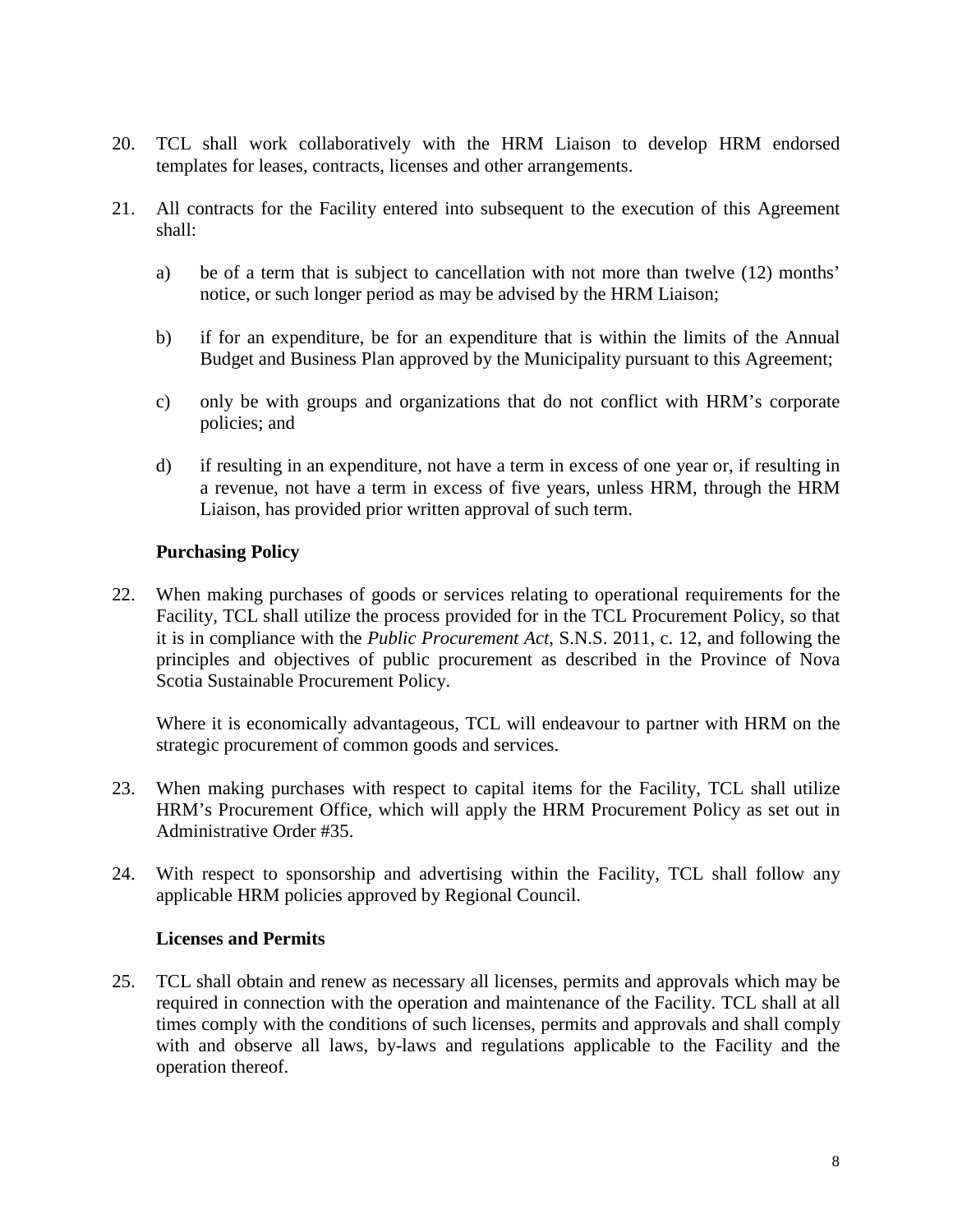#### **Finance, Records and Information Services**

#### **Revenues & Expenses**

- 26. All revenues generated, and operating expenses and capital expenses made, by TCL in their capacity as manager of the Facility and in accordance with this Agreement, are the property of HRM.
- 27. All revenues generated with respect to any activities associated with the operation or management of the Facility are the property of HRM, and TCL agrees that any revenues received or held by it shall be deemed to be received and held by TCL in trust for HRM.
- 28. Further to TCL's Allocation of Shared Services Policy, certain expenses have been identified to be shared or 'allocated' between the Facility and the WTCC. TCL is required to maintain compliance with this policy including review of its approach to allocated expenses and allocation ratio's for salaried staff, and to obtain approval of the HRM Liaison annually as part of the Annual Budgeting process.

#### **Accounts**

- 29. TCL shall maintain a bank account (the "Facility Operating Account"), which is separate from the accounts of TCL, at a chartered bank authorized by HRM and used exclusively for the purpose of conducting the Facility's operations.
- 30. The bank account signing officers shall only be those persons who are approved by the TCL Board. Two signatures will be required on each cheque or withdrawal from the account.
- 31. Any money deposited into, withdrawn or paid from the Facility bank account will be specifically related to the operations of the Facility.
- 32. Revenues shall be deposited to the Facility Operating Account and shall be used to pay operating and capital related expenses.
- 33. TCL shall maintain all of the books and records for the Facility on behalf of HRM in accordance with the practices and procedures established by PSAS. All such books and records shall be maintained by TCL at the Facility and reproduced for HRM upon request by the HRM Liaison.
- 34. Advance ticket sales related to Ticket Atlantic shall not be represented in the Facility accounting records.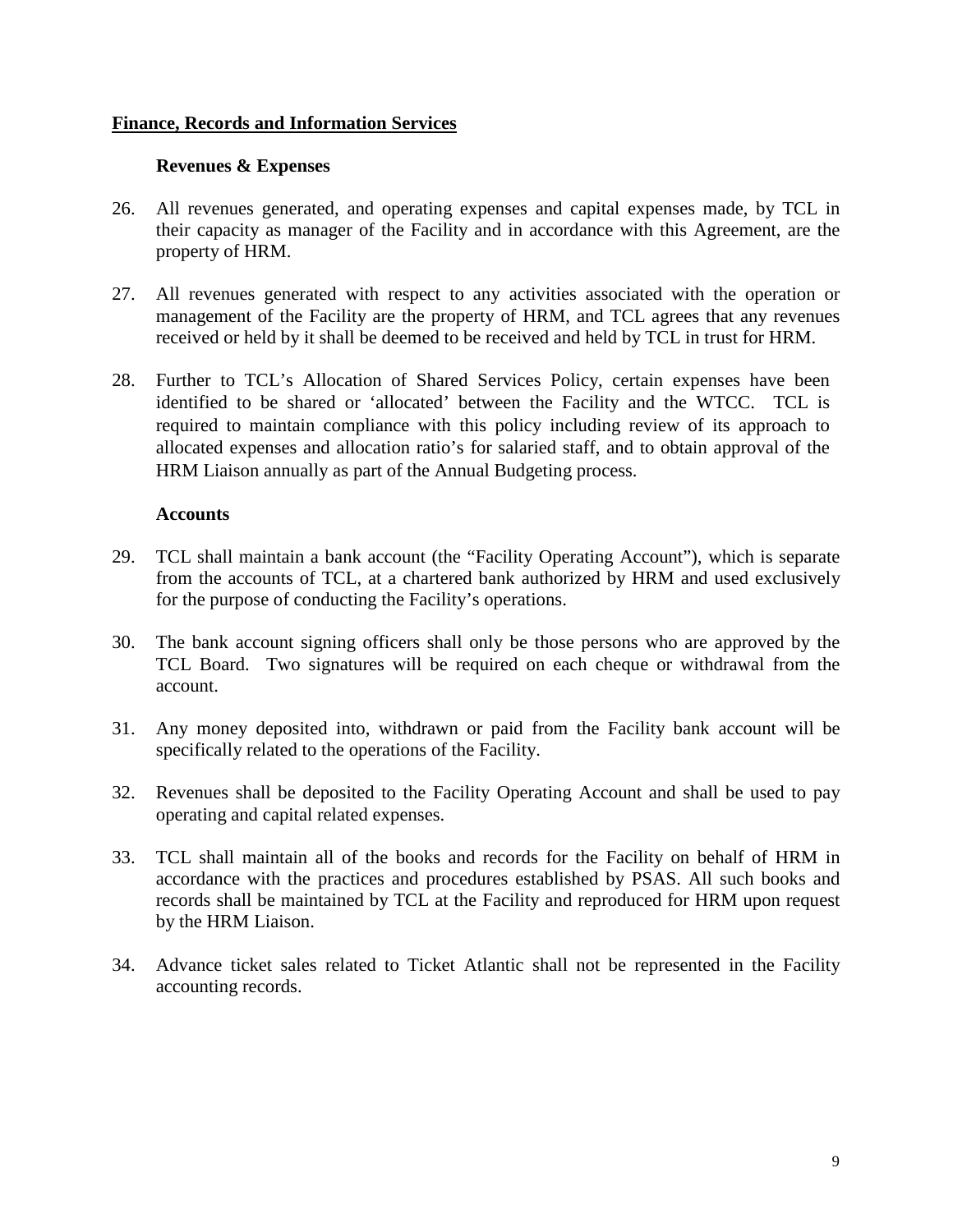## **Property of the Municipality**

- 35. All equipment located in or purchased for the Facility at any time, and all records, reports, books of account and other documents and materials relating to the management, operation, capital and maintenance of the Facility shall be and remain the property of HRM and, upon termination of this Agreement, TCL shall return or turn over possession of the same to HRM.
- 36. HRM retains the right, through its designated agents or employees to be entitled with 24 hours' notice from the HRM Liaison to inspect or audit the books and records of TCL that relate to the Facility.

## **Management Fee**

37. No management fee shall be paid by HRM to TCL for the activities carried out pursuant to this Agreement.

## **Collection of Fees**

38. TCL shall collect the fees and charges (including all applicable taxes) for the use of the Facility and the services offered therein. All such fees and charges collected by TCL shall be deposited in the Facility Operating Account. HST and any other taxes collected in respect of the Facility's operations will be accounted for separate and apart from other fees and charges collected, and maintained in separate general ledger account. Any amounts payable will be forwarded on a monthly basis to HRM for remittance.

#### **Operating Surplus, Deficit, and Subsidy**

- 39. In accordance with Section 4 of the 1982 Agreement, all profits (revenues less operating and capital expenditures) from the Facility shall accrue to HRM.
- 40. If, in any fiscal year, a deficit is realized from the operating budget, TCL shall prepare and submit a written report (the Deficit Report) at the time it submits its annual reports to HRM for the fiscal year-end, outlining the magnitude of the deficit, the reasons, and the recommendation for dealing with it in the coming year.

## **Monthly Reports**

- 41. TCL shall provide to the HRM Liaison, on a monthly basis, such information and supporting documentation as may be required for HRM to enable it to compute the amount of HST or other taxes collected by TCL on HRM's behalf during the preceding month.
- 42. TCL shall also provide to the HRM Liaison a Monthly Report, including the following components in relation to the Facility:

Financial & Management Reporting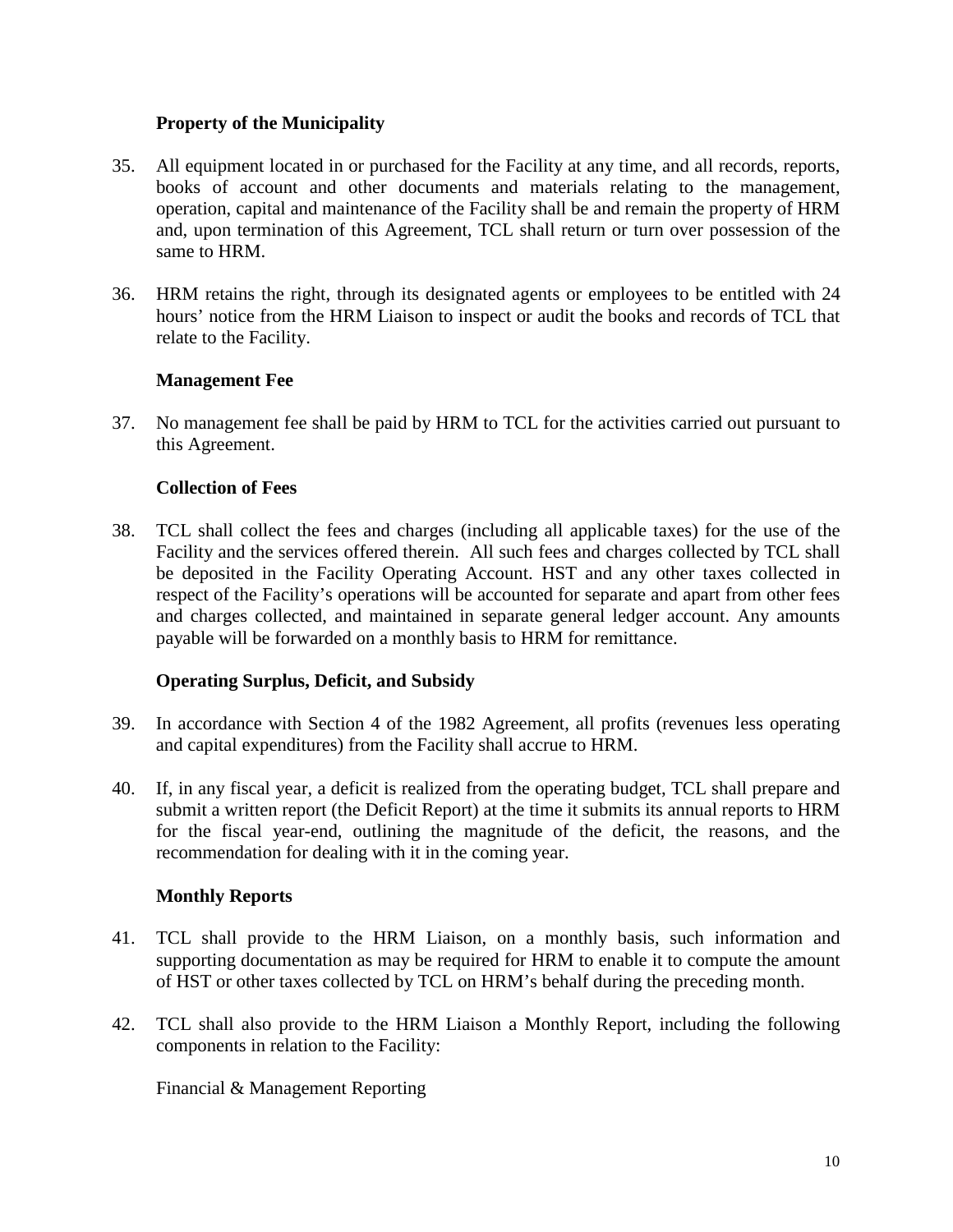- a) No later than 15 days after each month end:
	- i. Financial Reporting Templates as provided by the HRM Liaison, subject to change from time-to-time;
- b) Within 30 days of each month end:
	- i. Comparison of budget to actual operating and capital costs and financial projections to year end;
	- ii. Cash flow projections for the remainder of the year;
	- iii. Reconciled bank balance account and transactions;
	- iv. Summary analysis of the profitability of Facility events;
	- v. The calculations supporting the commission by Ticket Atlantic;
	- vi. List of all contracts executed by TCL in its management of the Facility including the names of the parties, the general subject matter and the term; and
	- vii. List of upcoming contract negotiations.

#### **Annual Reports**

- 43. TCL shall provide a draft Annual Report on the Facility to the HRM Liaison no later than 45 days after year-end, and a final Annual Report no later than 90 days after year-end, including the following components:
	- a) Financial Reporting
		- i. Audited Financial Statements
		- ii. Banking resolutions
	- b) Management Reporting
		- i. Facility's detailed Operations Budget reporting outlining any significant variances or concerns;
		- ii. Discussion and analysis of fiscal year-end results highlighting significant variances compared to the budget and latest monthly forecast and, if applicable, a report explaining any deficit realized; and
		- iii. Other reports as HRM may reasonably require.
	- c) Facility Condition Assessment

Condition meetings between TCL and the HRM Liaison will occur to review results of regular inspections of the entire Facility conducted by TCL for the purpose of determining repairs, maintenance or renovations that may be required to maintain the asset condition through adherence to the asset maintenance schedule and inspection reports.

#### **Annual Budget and Business Plan**

44. TCL shall prepare and furnish to the HRM Liaison a Facility Annual Budget and Business Plan by February 28th each fiscal year (which date is subject to change by the HRM Liaison in the event of a change to the HRM budget and business planning process).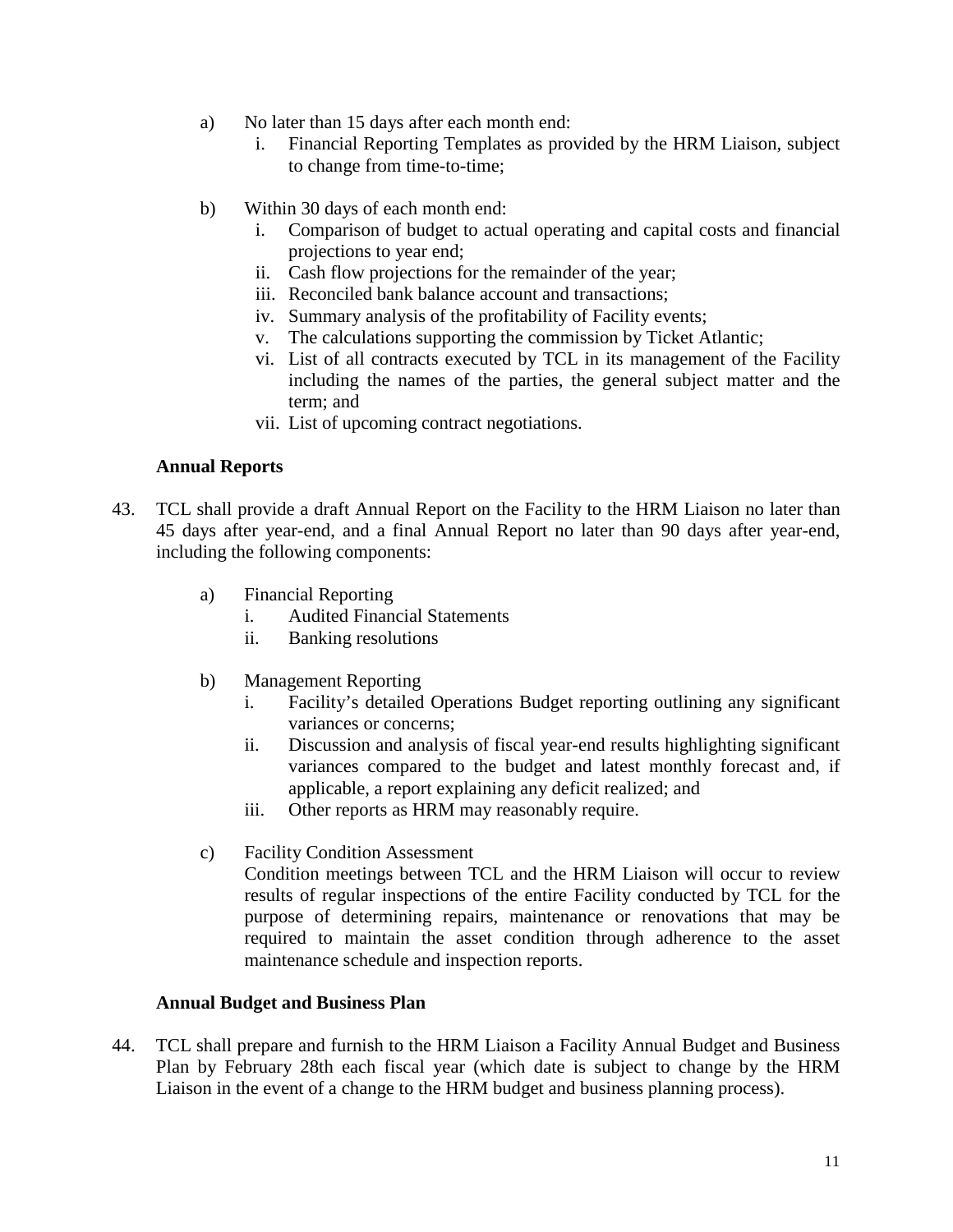- 45. The Business Plan shall include the following components: i) Vision and Mission Statements, ii) Strategic Priorities, iii) Goals, iv) Annual Budget, v) Performance Measures, and vi) Risk Analysis. This plan is to be submitted as per timelines set out in this Agreement or determined by the HRM Liaison.
- 46. The Annual Budget will include: 1) an operating component consisting of operating expenses and anticipated revenues, 2) a detailed schedule of the allocation of shared services, and 3) a project component consisting of project costs (which includes capital expenditures).
- 47. TCL and HRM staff shall jointly review the Budget to agree upon the priorities for operations and discuss potential alternatives available with respect to capital projects and ensure alignment with the Municipality's priorities. Final Budget will subsequently be included with HRM's annual budget for approval by Regional Council.
- 48. Where TCL proposes changes to the Facility's operation outside of the approved Annual Budget and Business Planning process, a business plan to support the proposed operational change shall be provided to the HRM Liaison, and may require approval by Regional Council.

## **Long Term Plan**

49. TCL shall, as part of the Municipality's Budget Process, provide to HRM Liaison, a 5 year plan for financing service level improvements and alterations to the Facility as a planning guide for future required improvements or alterations to the Facility. This will be updated annually.

#### **Insurance and Indemnification**

- 50. HRM shall provide property and liability insurance coverage for the Facility.
- 51. TCL shall obtain and keep in effect such insurance policies TCL deems reasonable and prudent for its operation and management of the Facility. Such insurance will include a Commercial General Liability policy with limits of not less than Five Million Dollars (\$5,000,000) with liquor liability not excluded and with Halifax Regional Municipality named as Additional Named Insured.
- 52. TCL shall notify HRM in writing as soon as possible after it becomes aware of any injury occurring in, on or about the Facility, which could reasonably be expected to result in a claim being made against HRM and/or TCL which involves the Facility.
- 53. TCL and HRM shall fully cooperate with each other in the defense of any claim, or legal proceeding where a claim is made against either of them relating to the Facility.
- 54. Any third party contracts awarded by TCL in accordance with this Agreement shall require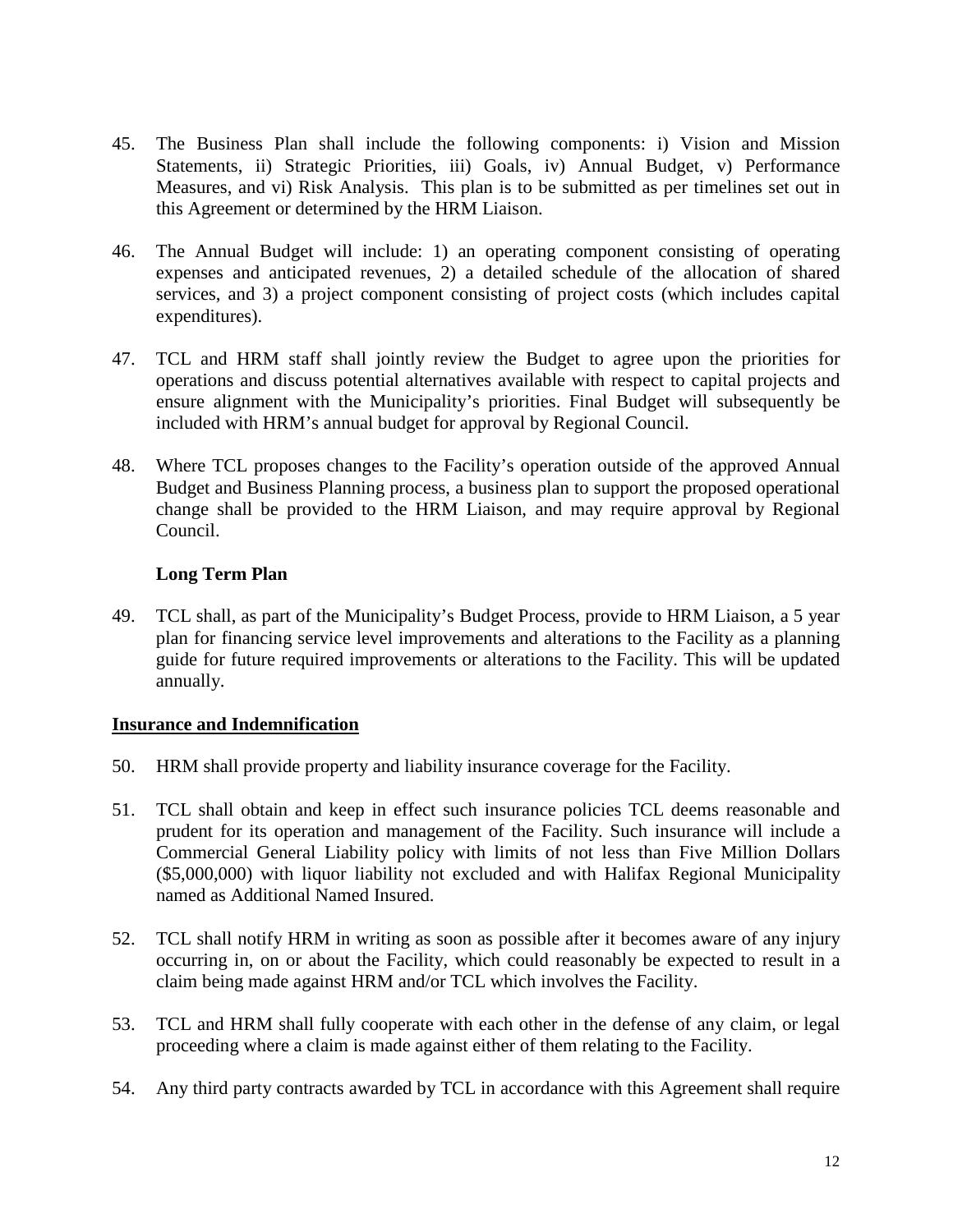contractors to provide TCL will a Certificate of Insurance evidencing a Commercial General Liability policy with limits of not less than Two Million Dollars (\$2,000,000.00) or, for those situations involving a higher risk (including, but not limited to, those involving welding, boiler and machinery, chemical, pyro techniques, or sale of alcohol) not less than Five Million Dollars (\$5,000,000.00), with HRM named as Additional Named Insured on the policy. Third party contractors will also provide evidence of WCB coverage for their employees. It will be the responsibility of the contractor to obtain same from any sub-contractors they may employ.

## **Employees**

- 55. All personnel employed by TCL in the management, administration and operations of the Facility, continue to be selected for employment by, and will be employees of, TCL, and shall under no circumstances or at any time be deemed or implied to be employees of HRM. TCL shall be solely responsible for the hire, dismissal, control, direction, supervision, instruction, and training of its employees. The wages, salaries and benefits of such employees are the responsibility of TCL and shall be paid directly by TCL.
- 56. TCL shall continue to be responsible for the development of employment policies, and will ensure appropriate coverage for Workers' Compensation purposes, statutory payroll deductions and remittance to appropriate taxing authorities. TCL shall ensure that fidelity bonds, criminal records checks and sex-abuse registry records have been obtained and are in place in respect of all employees of the Facility where required by law or otherwise prudent or applicable, such as when employees are dealing with cash or working with vulnerable populations. TCL will take all measures required in compliance with the *Occupational Health and Safety Act* to ensure the safety of employees and onsite contract workers.

#### **Termination**

- 57. This Agreement may be terminated at any time by either of the parties hereto for any reason whatsoever on nine (9) months written notice to the other party or by mutual agreement.
- 58. This Agreement may be terminated with written notice in the event that TCL ceases to carry on business, merges with another corporation, or becomes bankrupt or insolvent or makes an assignment for the benefit of its creditors.
- 59. This Agreement may be terminated in writing by either party for a material breach of any of its terms, provided that the party that is in material breach is given written notice of the breach and does not cure the breach within four (4) months of being provided with such notice.
- 60. Where this Agreement is terminated in accordance with the terms herein, TCL shall on the effective date of termination: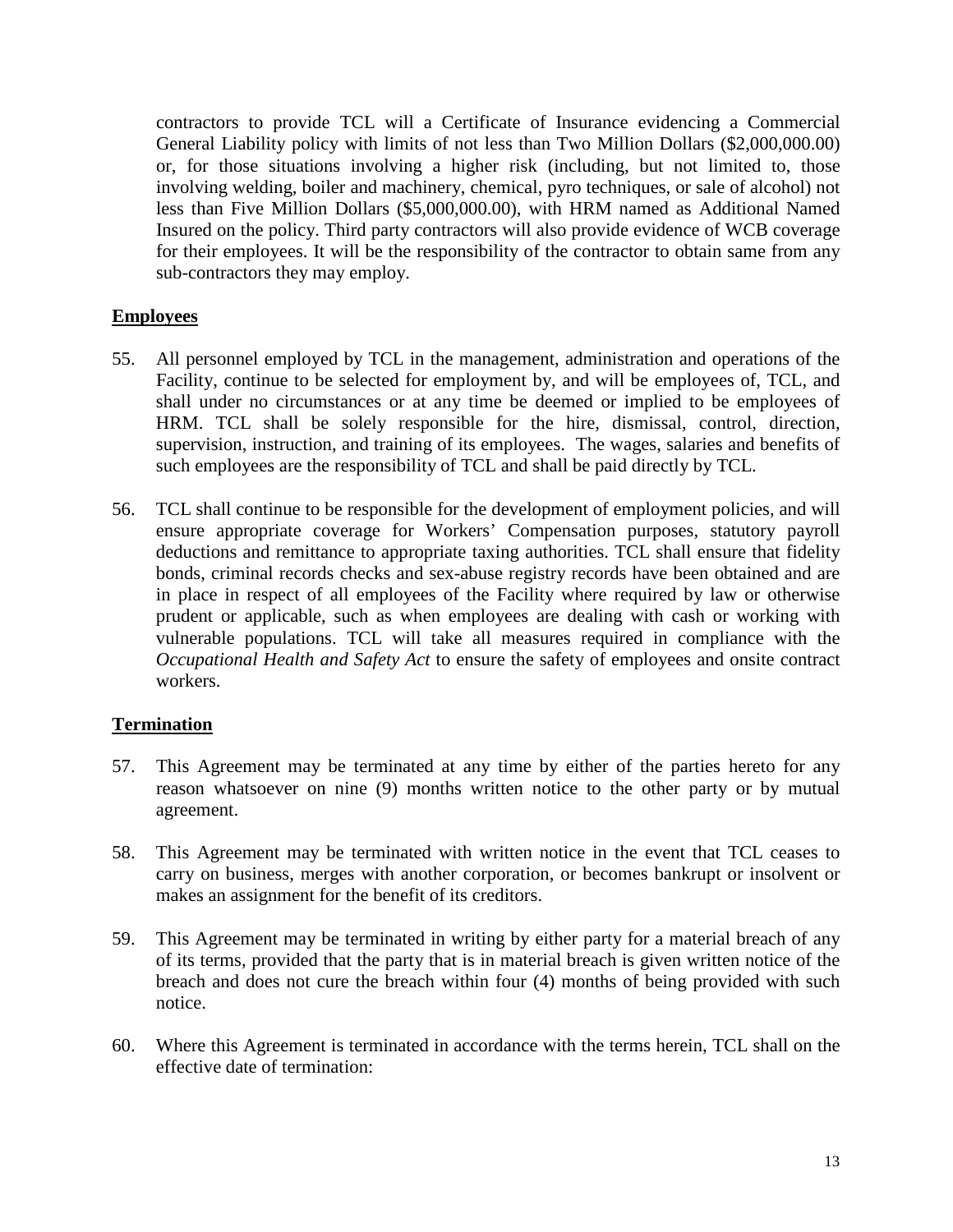- a) vacate and surrender the Facility to HRM and no longer provide management services as contemplated under this Agreement;
- b) no longer hold itself out to be the agent of HRM in respect of the Facility;
- c) provide HRM with an updated list of the names and addresses of all tenants and current user groups of the Facility, as well as all suppliers;
- d) provide to HRM a detailed list of all entities to which TCL held itself out as an agent of HRM in respect of the Facility;
- e) provide to HRM a detailed list of all tangible and intangible property relating in any way to the management, operation and maintenance of the Facility, and assign, transfer and deliver to HRM TCL's right, title, interest in and possession of same;
- f) deliver to HRM all of TCL's books and records respecting the Facility;
- g) take any other action that HRM, acting reasonably, shall request in writing.
- 61. Termination of this Agreement does not release either of the Parties from any obligations which accrued while the Agreement was in force.

## **General**

- 62. This Agreement is governed by the laws of the Province of Nova Scotia.
- 63. The invalidity or unenforceability of any provision or covenant contained in this Agreement shall not affect the validity or enforceability of any other provision or covenant in this Agreement and any such invalid provision or covenant shall be deemed to be severable.
- 64. Each covenant contained in this Agreement is a separate and independent covenant and a breach of covenant by any party will not relieve the other party from its obligation to perform each of its covenants, except as otherwise expressly provided in this Agreement.
- 65. No supplement, modification, amendment, waiver or termination of this Agreement shall be binding unless mutually agreed to in writing by the parties.
- 66. With respect to maintaining confidential information:
	- a) Each of the Parties acknowledge that in respect of the management of the Facility and/or during the Term, each may come into contact with confidential information pertaining to the business or operations of the other that is unrelated to the covenants and obligations of that Party hereunder (collectively, "Confidential Information"). Each of the Parties agrees to maintain the strict confidentiality of such Confidential Information of the other party and shall not use any Confidential Information for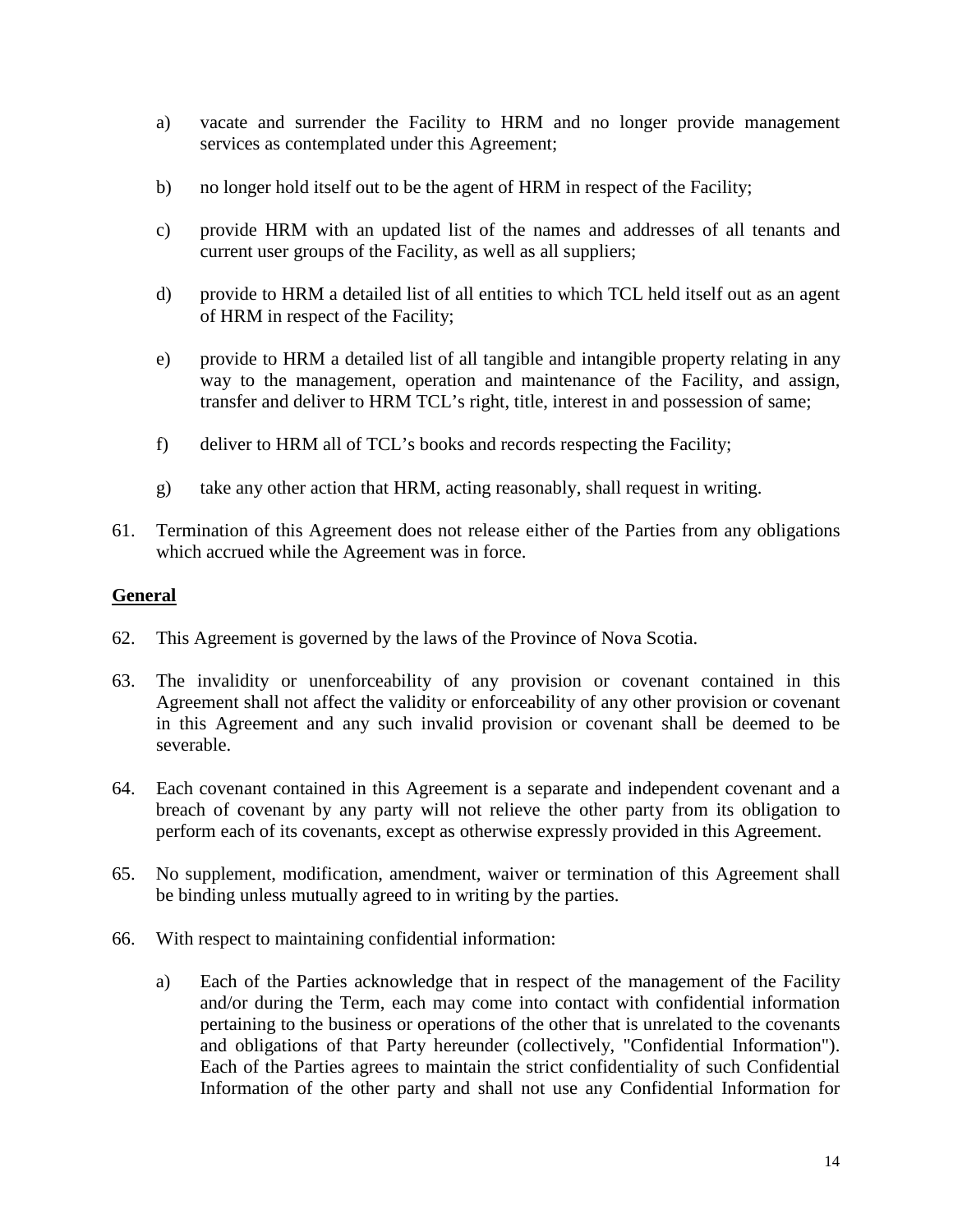purposes other than performing its obligations pursuant to this Agreement. Without limiting the generality of the foregoing, each Party shall make reasonable efforts to (i) not disclose the Confidential Information or permit the same to be disclosed, (ii) to ensure that its employees or agents that are exposed to such Confidential Information maintain the confidentiality of such information, and (iii) to protect the Confidential Information in a manner consistent with the standard of care such party uses with respect to its own Confidential Information.

- b) Notwithstanding the foregoing, a Party may disclose the Confidential Information if required by any applicable law or any rule or regulation of any governmental entity or court having jurisdiction over that Party; provided, however, that the Party making the disclosure shall promptly notify the other Party and only make the disclosure to the extent legally required based on the advice of legal counsel.
- c) Notwithstanding any provision contained herein, the Parties acknowledge that each is subject to freedom of information and protection of privacy legislation.
- 67. This Agreement and the rights and obligations arising hereunder may not be assigned by either Party hereto without the consent in writing of the other first hand and obtained, which consent will not be unreasonably withheld, with the exception of an assignment from TCL to Halifax Convention Centre Corporation, in which case consent by HRM will not be required.
- 68. All notices, demands, requests, approvals or other communication of any kind which the parties may be required or may desire to serve on each other in connection with this Agreement shall be delivered by Registered Mail to:

Halifax Regional Municipality

Manager of Regional Recreation and Culture Halifax Regional Municipality PO Box 1749 Halifax, NS B3J 3A5

Trade Centre Limited

President and Chief Executive Officer Trade Centre Limited PO Box 955 Halifax, NS B3J 2V9

69. This Agreement shall bind the parties, and their successors, heirs, executors and administrators.